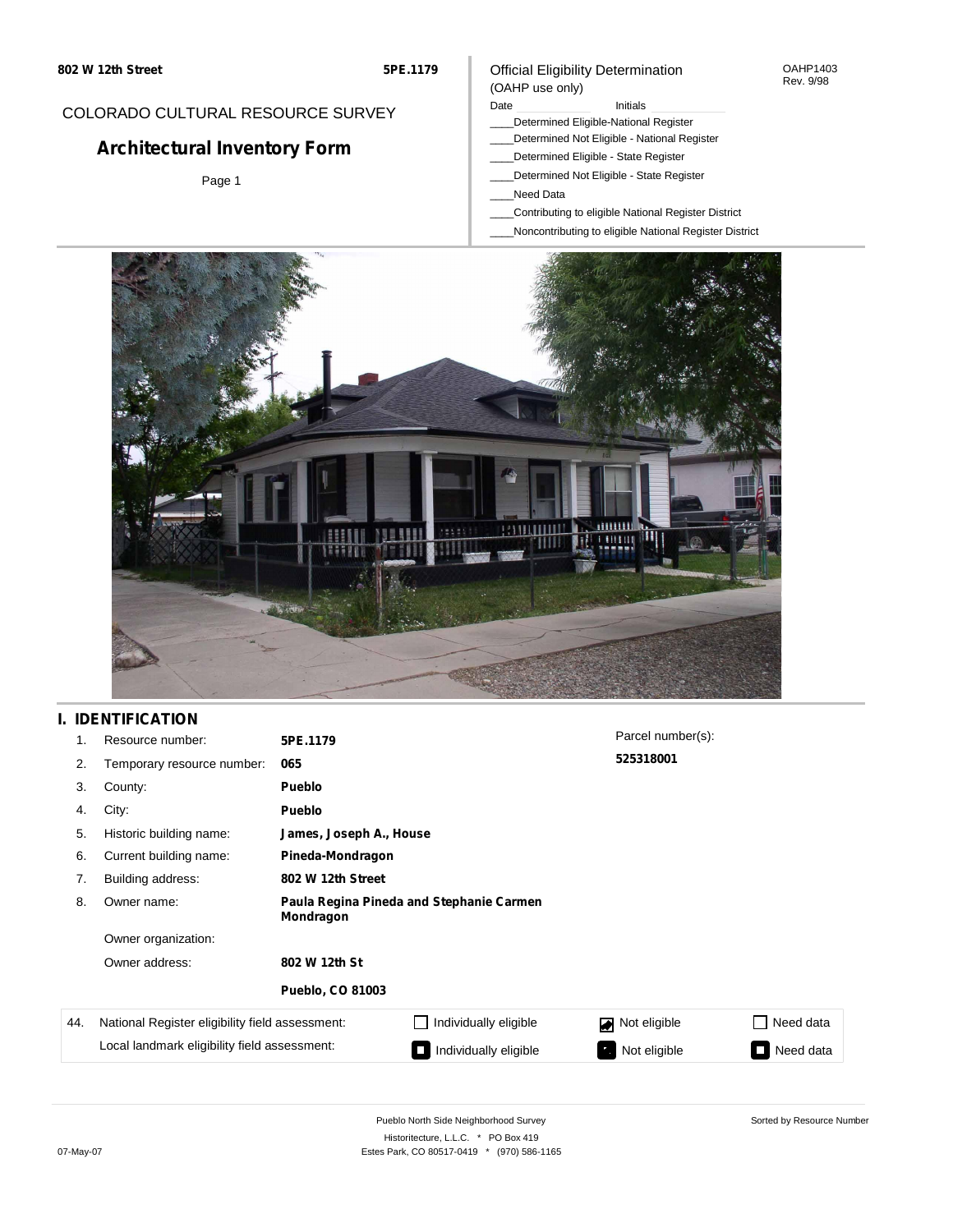Page 2

### **II. GEOGRAPHIC INFORMATION**

| 9.  | P.M.<br>6th             | Township:<br><b>20S</b>                   | 65W<br>Range:                  |         |
|-----|-------------------------|-------------------------------------------|--------------------------------|---------|
|     | 1/4<br><b>NW</b>        | of NE<br>of <b>SE</b><br>1/4<br>1/4<br>of | <b>SW</b><br>of Section<br>1/4 | 25      |
|     | 10. UTM reference zone: | 13                                        |                                |         |
|     | Easting:                | 533457                                    | Northing:                      | 4236495 |
| 11. | USGS quad name:         | <b>Northeast Pueblo</b>                   | Scale:                         | 7.5     |
|     | Year:                   | 1961 (Photorevised 1970 and<br>1974)      |                                |         |
| 12. | $Lot(s)$ :              | Lot 1; Block 8                            |                                |         |
|     | Addition:               | <b>Craig's Addition</b>                   | Year of addition:              | 1871    |

13. Boundary description and justification:

The parcel, as described above, contains but does not exceed the land historically associated with this property.

П Metes and bounds exist:

### **III. ARCHITECTURAL DESCRIPTION**

| 14. | Building plan (footprint, shape):    | <b>Rectangular Plan</b>              |                       |
|-----|--------------------------------------|--------------------------------------|-----------------------|
|     | Other building plan descriptions:    |                                      |                       |
| 15. | Dimensions in feet (length x width): | 1,490 square feet                    |                       |
| 16. | Number of stories:                   | 1                                    |                       |
| 17. | Primary external wall material(s):   | <b>Synthetics/Vinyl</b>              | Other wall materials: |
|     |                                      |                                      |                       |
| 18. | Roof configuration:                  | <b>Hipped Roof</b>                   |                       |
|     | Other roof configurations:           |                                      |                       |
| 19. | Primary external roof material:      | <b>Asphalt Roof/Composition Roof</b> |                       |
|     | Other roof materials:                |                                      |                       |
| 20. | Special features:                    | Fence                                |                       |
|     |                                      | Chimney                              |                       |
|     |                                      | Porch                                |                       |
|     |                                      | <b>Roof Treatment/Dormer</b>         |                       |
|     |                                      | <b>Roof Treatment/Flared Eave</b>    |                       |

#### 21. General architectural description:

Oriented to the north, this house rests on a black-painted, concrete foundation, with single-light, hopper basement windows. White, vinyl siding, with black-painted, wood cornerboards, clads the exterior walls. Windows are 1-over-1-light, double-hung sash, with white vinyl frames. Windows in the front (north) façade have black-painted wood surrounds, and those in the façade and north end of the east elevation have black, louvered, vinyl shutters. A 3-sided bow window protrudes from near the center of the east elevation. Hipped roof dormers, which emerge from the roof's east- and north-facing slopes, have paired hopper, awning, or casement windows, with diamond-shaped glazing. A rounded, hipped-roof porch wraps around the northeast corner of the house. The porch has a concrete floor and white-painted, square, wood supports. A single step approaches the porch at its west end. The principal doorway opens in the center of the façade, which would be symmetrical except for the offset of the porch. The doorway hosts a white, 8-panel, metal door, with a single light. A white, aluminum-frame storm door protects this door. Above the door is a single-light transom. A small, shed-roofed porch is located in the inside (southeast-facing) corner. Beneath it is another doorway. It hosts a 3-panel, 1-light, glass-in-wood-frame door, painted white. A shed-roofed addition is attached to the west side of the rear (south) elevation. The addition's east elevation hosts sliding, plate-glass doors. Black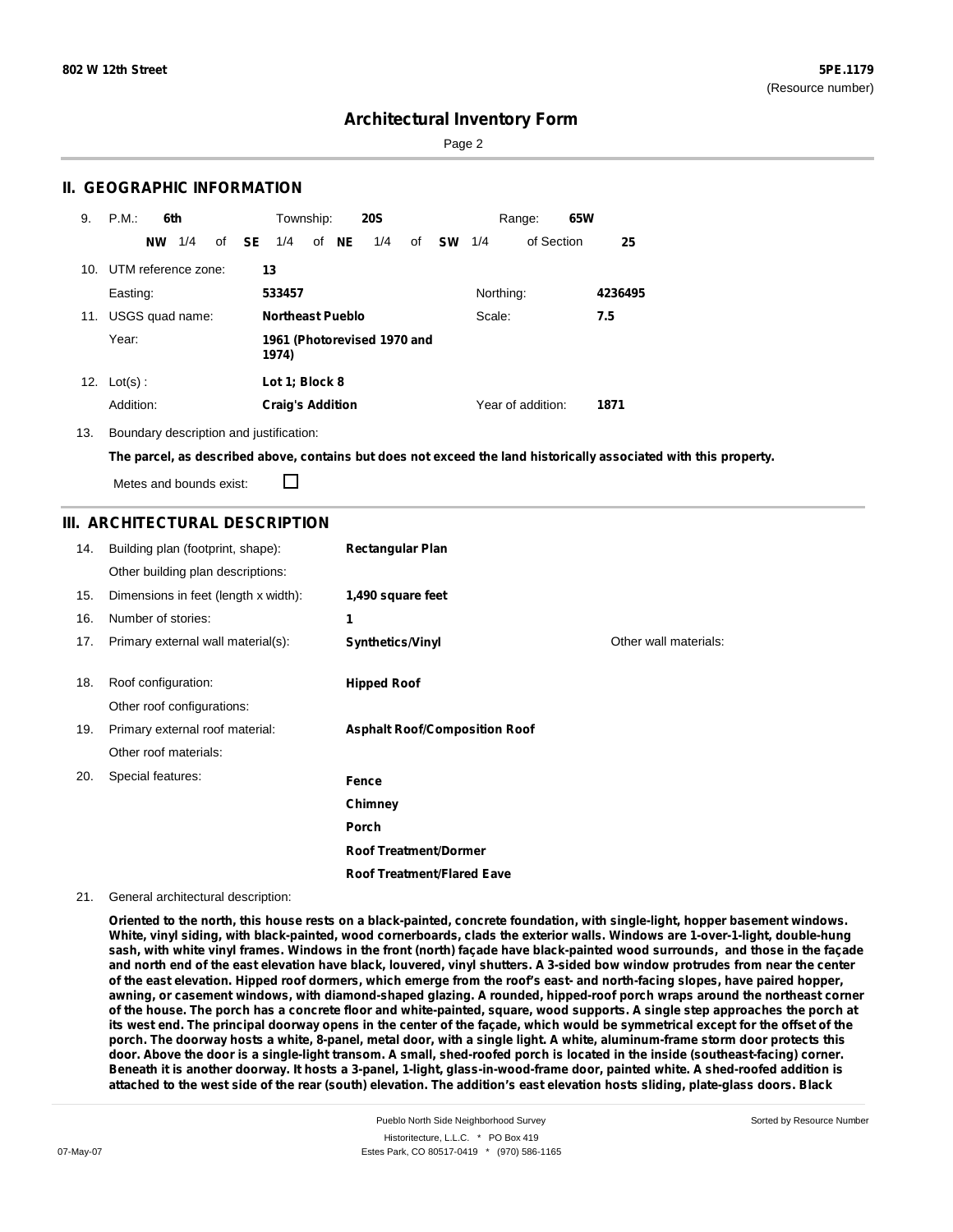Page 3

asphalt shingles cover the hipped-roof. White vinyl soffit and black-painted wood fascia box the flared eaves. A red-brick **chimney emerges at the apex of the roof's south-facing slope.**

Architectural style:

22. **Late 19th And 20th Century Revivals/Classic Cottage**

Other architectural styles:

Building type:

23. Landscape or special setting features:

This property is located on terrain sloping downward from north to south, with an elevation of around 4,700 feet above mean sea level. The neighborhood features modest, one- and two-story houses. This property is situated on the southwest corner of West 12th and Craig streets. A gravel-covered strip separates the sidewalk from the street. Surrounding the house is a planted**grass yard, with mature landscaping. A chain-link fence encircles the property.**

24. Associated buildings, features or objects: **No associated buildings identified.**

#### **IV. ARCHITECTURAL HISTORY**

| 25. | Date of Construction:  | Estimate:                        | Actual: | 1904                                                                                          |
|-----|------------------------|----------------------------------|---------|-----------------------------------------------------------------------------------------------|
|     | Source of Information: |                                  |         | Pueblo County Office of Tax Assessor. Property information card [internet].                   |
| 26. | Architect:             | unknown                          |         |                                                                                               |
|     | Source of information: |                                  |         |                                                                                               |
| 27. | Builder:               | unknown                          |         |                                                                                               |
|     | Source of information: |                                  |         |                                                                                               |
| 28. | Original Owner:        | Joseph A. James                  |         |                                                                                               |
|     | Source of information: | Co. consulted 1886 through 2003. |         | Pueblo City Directory. Pueblo, Co.; Salt Lake City; Kansas City, Mo.; and others: R.L. Polk & |
| 29. | Construction history:  |                                  |         |                                                                                               |

According to Pueblo County tax records, this building was constructed in 1904. An analysis of the form, style, and materials corroborates this date. The most notable alteration has been the installation of vinyl siding and replacement of the original windows, porch supports, and porch balustrade. These modifications appear to date to the 1980s or later. A photograph from a 1990 survey reveals that the façade of this house has not been significantly altered, other than being repainted, since that time.

- 30. Location: **original** Date of move(s):
	-

#### **V. HISTORICAL ASSOCIATIONS**

| 31. | Original use(s):     | <b>Single Dwelling</b> |
|-----|----------------------|------------------------|
| 32. | Intermediate use(s): | <b>Single Dwelling</b> |
| 33. | Current use(s):      | <b>Single Dwelling</b> |

- Site type(s): 34.
- 35. Historical background:

The original owner and resident of this house, constructed in 1904, was Joseph A. James, a clerk for the Railway Mail Service. He was born in Michigan in December 1857. In 1887 he married his wife, Katie R., who was born in 1870 in Kansas. The **Jameses remained here through 1915.**

In 1918, John P. Pixley moved to Pueblo and purchased this house as a residence. With his wife, Lizzie A. Pixley, John had four children: Edith L.Clark, Walter H. Pixley, Paul D. Pixley, and Carl A. Pixley. John Pixley died on August 11, 1924. Lizzie **remained here through 1925.**

In 1930, the owner and resident was Nathaniel H. Champion, a trainman with more than 40 years of service. His wife was Mayme G. Champion and he had three children: Mrs. N.S. Strauss, Harold Hinde, and Nathaniel Champion. The family remained here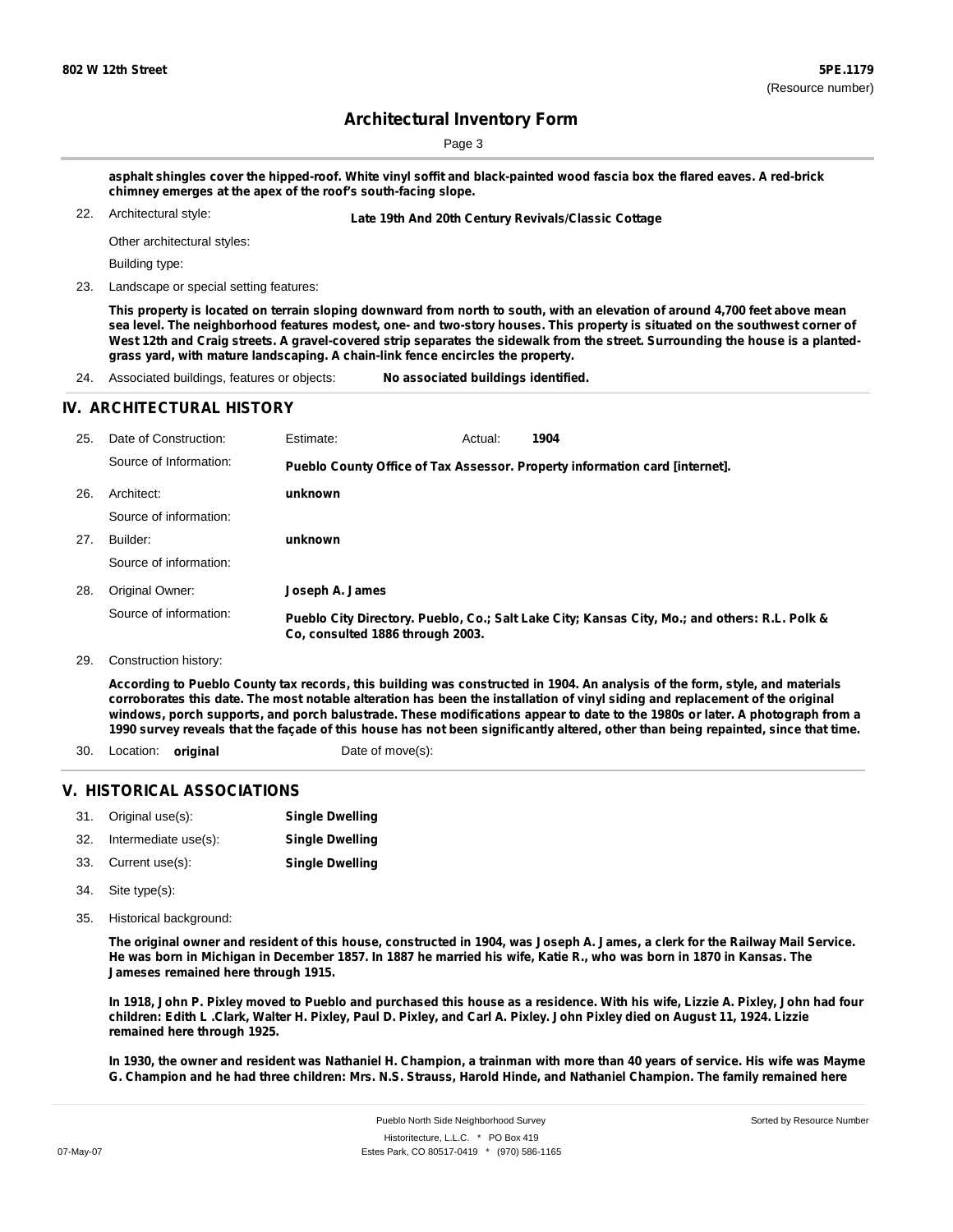Page 4

**only a few years. The elder Nathaniel Champion died on September 26, 1941.**

Herbert F. Sperry purchased the house around 1935 and resided here into the 1960s. He was born on September 6, 1880, in lowa City, Iowa. Sperry served in the Spanish-American War and World War I. In 1911, he moved to Pueblo with his wife, Dorothy Alice Sperry. Herbert Sperry was a locomotive engineer for the Atchison, Topeka, and Santa Fe Railway for 38 years. **Dorothy died on March 19, 1962, and Herbert on August 10, 1967.**

Edgar Hall Reality, Inc., acquired the property in 1976, selling it to Gale G. Wachholtz in 1986. A little more than a year later, Wachholtz sold the property to Gary D. and Cheryl S. Phillips. Barbara D. Racker purchased the house and lot from the Phillipses in 1989. Paula Regina Pineda and Stephanie Carmen Mondragon, the current owners, acquired the property in 1992.

36. Sources of information:

**Wallace, Roger (Neighborhood Housing Services). Colorado Historical Society, Historic Building Inventory Record, 15 June 1990.**

**Pueblo County Office of Tax Assessor. Property information card [internet].**

**Pueblo City Directory. Pueblo, Co.; Salt Lake City; Kansas City, Mo.; and others: R.L. Polk & Co, consulted 1886 through 2003.**

**"Sperry (Herbert F.)" [obituary]. Pueblo Chieftain, 11 August 1967, p. 19A.**

**"James (Joseph)" [obituary]. Pueblo Chieftain, 24 February 1950, p. 10.**

**"John P. Pixley" [obituary]. Pueblo Chieftain, 12 August 1924, p. 10.**

**"Champion (Nathaniel H.)" [obituary]. Pueblo Chieftain, 28 September 1941, p. 8.**

**U.S. Census of 1900. Precinct 1, Pueblo, Pueblo County, Colorado. Series T623, roll 128, p. 18.**

**U.S. Census of 1910. Precinct 4, Pueblo, Pueblo County, Colorado. Series T624, roll 124, p. 138.**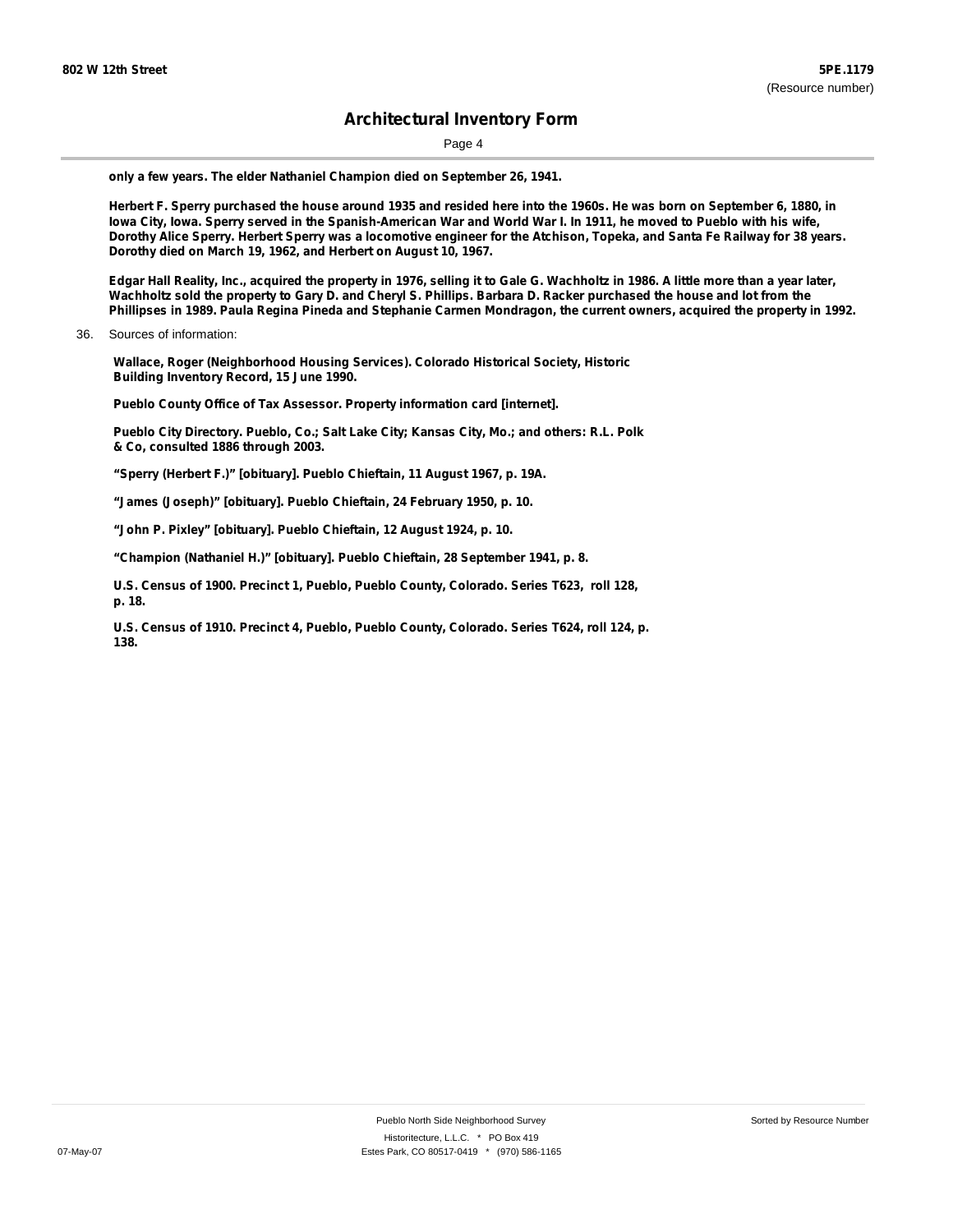÷

Sorted by Resource Number

# **Architectural Inventory Form**

Page 5

|                                                                                                                             | <b>VI. SIGNIFICANCE</b>                                                                                                                                                                                                                                                                                                                                                                                                                                                                                                                                                                                                                                                                                                |  |  |  |
|-----------------------------------------------------------------------------------------------------------------------------|------------------------------------------------------------------------------------------------------------------------------------------------------------------------------------------------------------------------------------------------------------------------------------------------------------------------------------------------------------------------------------------------------------------------------------------------------------------------------------------------------------------------------------------------------------------------------------------------------------------------------------------------------------------------------------------------------------------------|--|--|--|
| 37.                                                                                                                         | Local landmark designation:<br>Yes $\Box$<br>No.                                                                                                                                                                                                                                                                                                                                                                                                                                                                                                                                                                                                                                                                       |  |  |  |
|                                                                                                                             | Designation authority:                                                                                                                                                                                                                                                                                                                                                                                                                                                                                                                                                                                                                                                                                                 |  |  |  |
|                                                                                                                             | Date of designation:                                                                                                                                                                                                                                                                                                                                                                                                                                                                                                                                                                                                                                                                                                   |  |  |  |
| 38.                                                                                                                         | Applicable National Register criteria:                                                                                                                                                                                                                                                                                                                                                                                                                                                                                                                                                                                                                                                                                 |  |  |  |
|                                                                                                                             | A. Associated with events that have made a significant contribution to the broad pattern of our history.<br>l.<br>B. Associated with the lives of persons significant in our past.<br>$\Box$<br>C. Embodies the distinctive characteristics of a type, period, or method of construction, or represents the work<br>◙<br>of a master, or that possess high artistic values, or represents a significant and distinguished entity whose<br>components may lack individual distinction.<br>D. Has yielded, or may be likely to yield, information important in history or prehistory.<br>Qualifies under Criteria Considerations A through G (see manual).<br>Does not meet any of the above National Register criteria. |  |  |  |
|                                                                                                                             | <b>Pueblo Standards for Designation:</b>                                                                                                                                                                                                                                                                                                                                                                                                                                                                                                                                                                                                                                                                               |  |  |  |
|                                                                                                                             | 1a. History<br>Have direct association with the historical development of the city, state, or nation; or                                                                                                                                                                                                                                                                                                                                                                                                                                                                                                                                                                                                               |  |  |  |
|                                                                                                                             | <u>1b. History</u><br>Be the site of a significant historic event; or<br>$\mathcal{L}_{\mathcal{A}}$                                                                                                                                                                                                                                                                                                                                                                                                                                                                                                                                                                                                                   |  |  |  |
|                                                                                                                             | 1c. History<br>Have direct and substantial association with a person or group of persons who had influence on society.<br>$\blacksquare$                                                                                                                                                                                                                                                                                                                                                                                                                                                                                                                                                                               |  |  |  |
| 2a. Architecture<br>Embody distinguishing characteristics of an architectural style or type; or<br>$\overline{\phantom{a}}$ |                                                                                                                                                                                                                                                                                                                                                                                                                                                                                                                                                                                                                                                                                                                        |  |  |  |
|                                                                                                                             | 2b. Architecture<br>Be a significant example of the work of a recognized architect or master builder, or<br>$\sim$                                                                                                                                                                                                                                                                                                                                                                                                                                                                                                                                                                                                     |  |  |  |
|                                                                                                                             | 2c. Architecture                                                                                                                                                                                                                                                                                                                                                                                                                                                                                                                                                                                                                                                                                                       |  |  |  |
|                                                                                                                             | Contain elements of architectural design, engineering, materials, craftsmanship, or artistic merit which represent a<br>О<br>significant or influential innovation;                                                                                                                                                                                                                                                                                                                                                                                                                                                                                                                                                    |  |  |  |
|                                                                                                                             | 2d. Architecture                                                                                                                                                                                                                                                                                                                                                                                                                                                                                                                                                                                                                                                                                                       |  |  |  |
|                                                                                                                             | Portray the environment of a group of people or physical development of an area of the city in an era of history<br>$\Box$<br>characterized by a distinctive architectural style.                                                                                                                                                                                                                                                                                                                                                                                                                                                                                                                                      |  |  |  |
|                                                                                                                             | 3a. Geography                                                                                                                                                                                                                                                                                                                                                                                                                                                                                                                                                                                                                                                                                                          |  |  |  |
|                                                                                                                             | Have a prominent location or be an established, familiar, and orienting visual feature of the contemporary city, or                                                                                                                                                                                                                                                                                                                                                                                                                                                                                                                                                                                                    |  |  |  |
|                                                                                                                             | 3b. Geography<br>Promote understanding and appreciation of Pueblo's environment by means of distinctive physical characteristics<br>or rarity; or                                                                                                                                                                                                                                                                                                                                                                                                                                                                                                                                                                      |  |  |  |
|                                                                                                                             | 3c. Geography<br>Make a special contribution to Pueblo's distinctive character.<br>$\mathcal{L}_{\mathcal{A}}$                                                                                                                                                                                                                                                                                                                                                                                                                                                                                                                                                                                                         |  |  |  |
|                                                                                                                             | Not Applicable<br>Does not meet any of the above Pueblo landmark criteria.<br>$\overline{\phantom{a}}$                                                                                                                                                                                                                                                                                                                                                                                                                                                                                                                                                                                                                 |  |  |  |
| 39.                                                                                                                         | Area(s) of Significance:<br><b>Architecture</b>                                                                                                                                                                                                                                                                                                                                                                                                                                                                                                                                                                                                                                                                        |  |  |  |
| 40.                                                                                                                         | Period of Significance:<br>1904                                                                                                                                                                                                                                                                                                                                                                                                                                                                                                                                                                                                                                                                                        |  |  |  |
| 41.                                                                                                                         | National:<br>Level of significance:<br>State<br>Local<br>т,<br>П                                                                                                                                                                                                                                                                                                                                                                                                                                                                                                                                                                                                                                                       |  |  |  |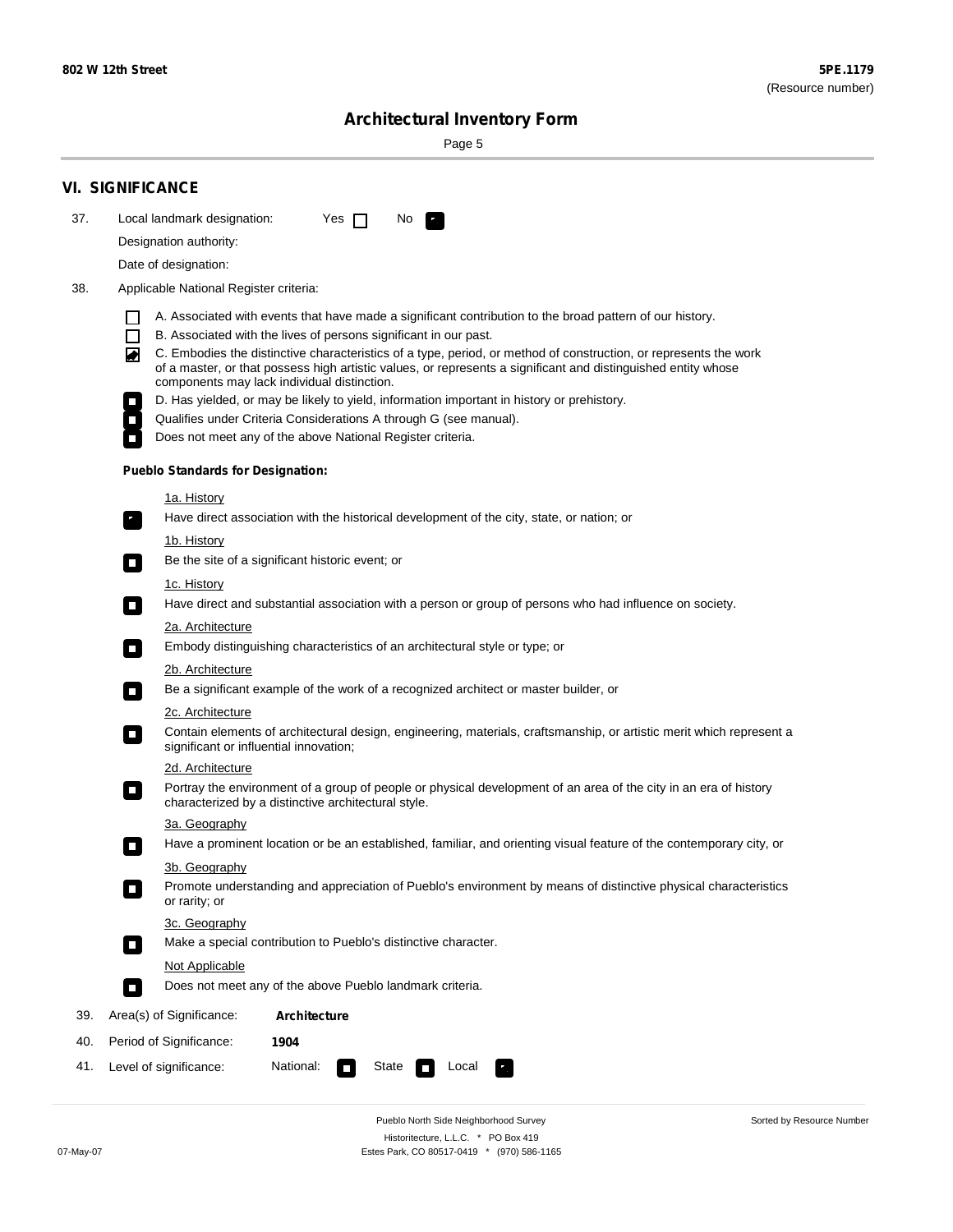Page 6

#### 42. Statement of significance:

This property is historically significant under Pueblo Local Landmark criterion 1A for its association with the development of **Pueblo's North Side Neighborhood, when more architecturally sophisticated buildings like this one joined the smaller,** plainer dwellings originally constructed here. As well, the house is architecturally significant under National Register criterion C (Pueblo Local Landmark criterion 2A) as an intact example of a Classic Cottage. However, the levels of architectural and historical significance, combined with physical integrity, are not to the extent that this property would qualify for individual listing in the National Register of Historic Places, the Colorado State Register of Historic Properties, or as a City of Pueblo Landmark. In 1990 the Colorado Historical Society, Office of Archaeology and Historic Preservation, determined this property a contributing resource within a potential historic district. This survey concurs with that **determination.**

43. Assessment of historic physical integrity related to significance:

Constructed in 1904, this house exhibits a moderate level of physical integrity relative to the seven aspects of integrity as defined by the National Park Service and the Colorado Historical Society: location, setting, design, materials, workmanship, feeling, and association. Newer wall cladding conceals the original exterior wall surface treatment. However, the original form and many character-defining features remain intact. The building retains sufficient physical integrity to convey its **significance.**

#### **VII. NATIONAL REGISTER ELIGIBILITY ASSESSMENT**

44. National Register eligibility field assessment:

Local landmark eligibility field assessment:

45. Is there National Register district potential? Yes

**Pueblo's North Side Neighborhood represents the evolution of the city's professional middle and upper classes. Its diversity of architectural styles and forms directly represents the city's changing economic and cultural climates. As well, the neighborhood is distinctive because it appears to have evolved independently of the area's dominant industry, steel manufacturing.** Discuss:

◚

 $No$   $\Box$ 

Yes Yes No

**Individually eligible Not eligible** Not eligible **Need data Individually eligible Not eligible** Not eligible **Need data** 

 $No$   $N/A$   $n$ 

 $N/A$ 

If there is National Register district potential, is this building contributing:

If the building is in existing National Register district, is it contributing: 46.

#### **VIII. RECORDING INFORMATION**

| 47. | Photograph numbers): | <b>CD-ROM Photo Disc: North Side Photos</b>  |
|-----|----------------------|----------------------------------------------|
|     |                      | File Name(s): 12thstw802                     |
|     | Negatives filed at:  | <b>Special Collections</b>                   |
|     |                      | <b>Robert Hoag Rawlings Public Library</b>   |
|     |                      | 100 East Abriendo Avenue                     |
|     |                      | Pueblo, CO 81004-4290                        |
| 48. | Report title:        | <b>Pueblo North Side Neighborhood Survey</b> |
| 49. | $Date(s)$ :          | 06/21/05                                     |
| 50. | Recorder(s):         | <b>Adam Thomas</b>                           |
| 51. | Organization:        | Historitecture, L.L.C.                       |
| 52. | Address:             | <b>PO Box 419</b>                            |
|     |                      | Estes Park, CO 80517-0419                    |
| 53. | Phone number(s):     | (970) 586-1165                               |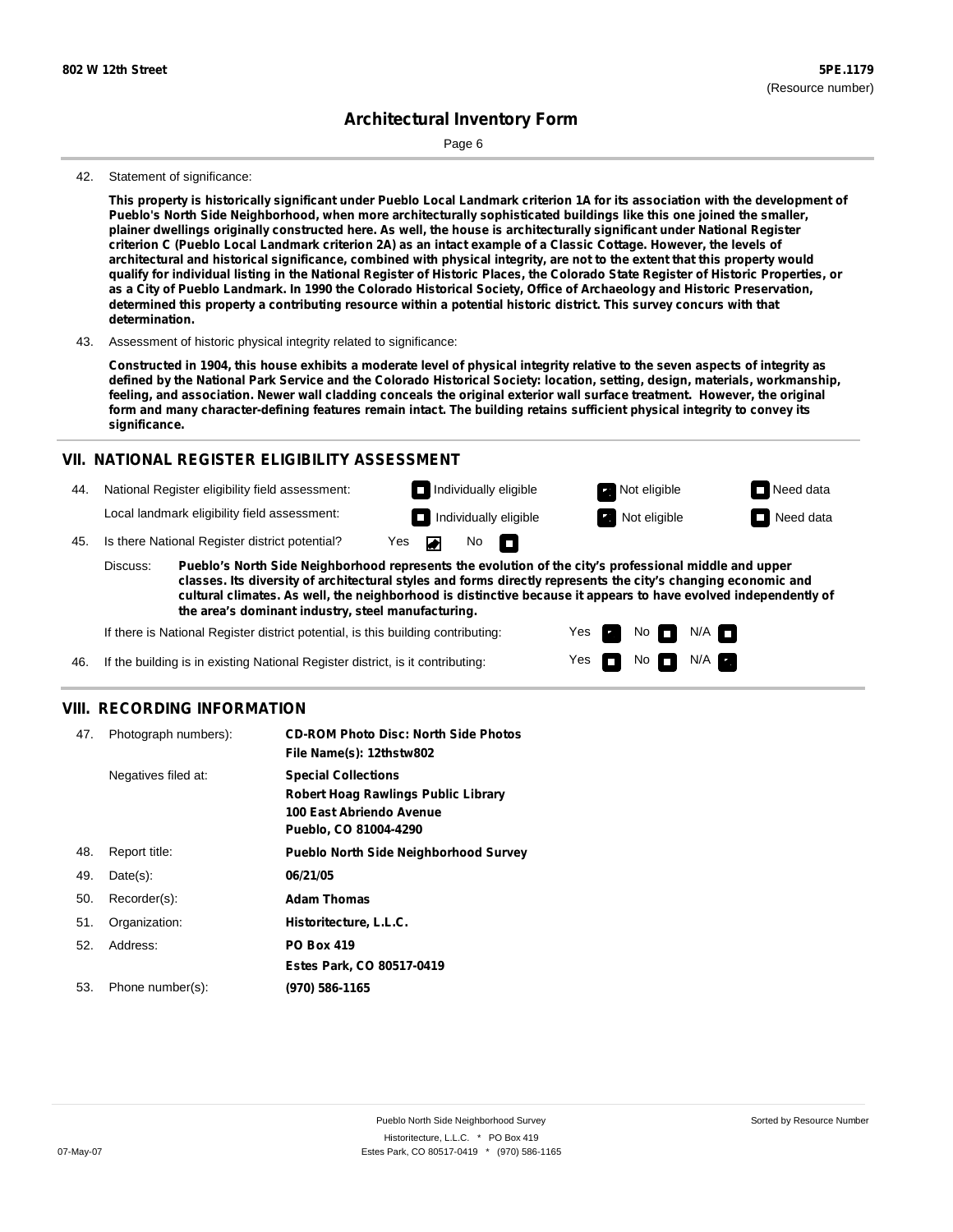Page 7